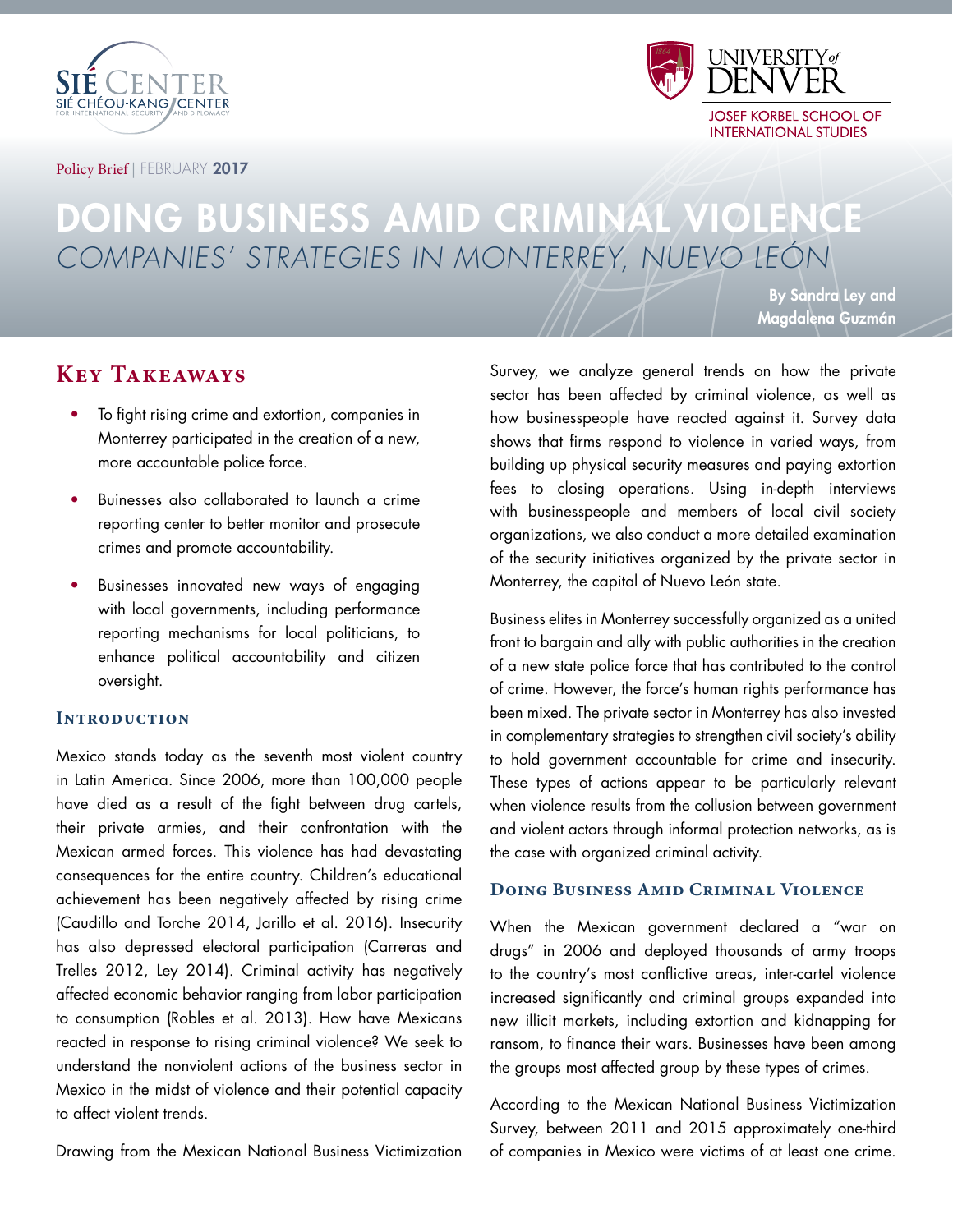Throughout this period, extortion has consistently prevailed. It is one of the three most frequent types of crimes suffered by Mexican companies and one out of six enterprises has been extorted by criminal groups. Organized crime demands that businesses pay "protection quotas." When businesses do not pay the extortion fees, criminal groups are likely to set the companies' facilities on fire. Micro, small, and medium enterprises—from tortilla stores to restaurants and pharmacies—are the most affected by this type of crime. To a lesser extent, transnational corporations have also been targets of organized crime. However, unlike small businesses, large-scale companies are not only better equipped to pay quotas, but have also been willing to negotiate and have dialogue with cartels.

Given the prevalence of crime and the difficulty of reporting such events, two out of five companies have mainly implemented some type of physical security measure, from changing or installing locks to hiring some form of private security service. The cumulative demand for private security has translated in a considerable increase in private guards in the country as a whole. Today, the number of registered private guards in Mexico is larger than the workforce in any public security corporation at the federal or state level. Unfortunately, the privatization of security tends to fragment the state's monopoly of the use of force even further and multiplies the possible sources

of violence (Arteaga 2002, Zamorano and Capron 2013). The proliferation of private security forces threatens the state's capacity to control public spaces and it opens the possibility of organized crime to control territory, ultimately limiting the state's ability to act and enforce the legitimate use of force.

## **Beyond Security Measures: Collective Business Action Against Crime in Monterrey**

In Monterrey, a city significantly affected by rising trends of violence, large-scale companies were able to react as a united front. By organizing collectively, they creatively addressed some of the city's most immediate security needs. To a large extent, this was possible due to the strong personal connections, shared economic interests, and long history of collaboration among Monterrey's business elites, which can be traced back to the early twentieth century (Guzmán 2016). In this case, the cohesion of Monterrey's business elite allowed large corporations to go beyond their individual concerns for their companies and collaborate with local authorities in the provision of public security.

As shown in Figure 1, violence increased abruptly in Monterrey between 2009 and 2011. To a large extent, this was due to ruptures and fragmentation within organized crime groups operating in the city and its metropolitan area (Guerrero 2012). In early 2010, Monterrey's dominant drug trafficking organization, the Gulf Cartel, split into two factions, which had significant impacts on the trends of violence in the area. Between 2010 and 2011, the homicide rate more than doubled from 30 to 69 per 100,000 population. However, things began to change for the better starting in 2012. The homicide rate was significantly reduced, falling to 13 homicides per 100,000 by the end of 2015.

We characterize the reactions of Monterrey's private sector to criminal violence and evaluate the extent to which its actions may have shaped the decrease in the city's violent dynamics. We conducted in-depth interviews with some



**Figure 1. Intentional homicide rate in Monterrey, 2006-2015**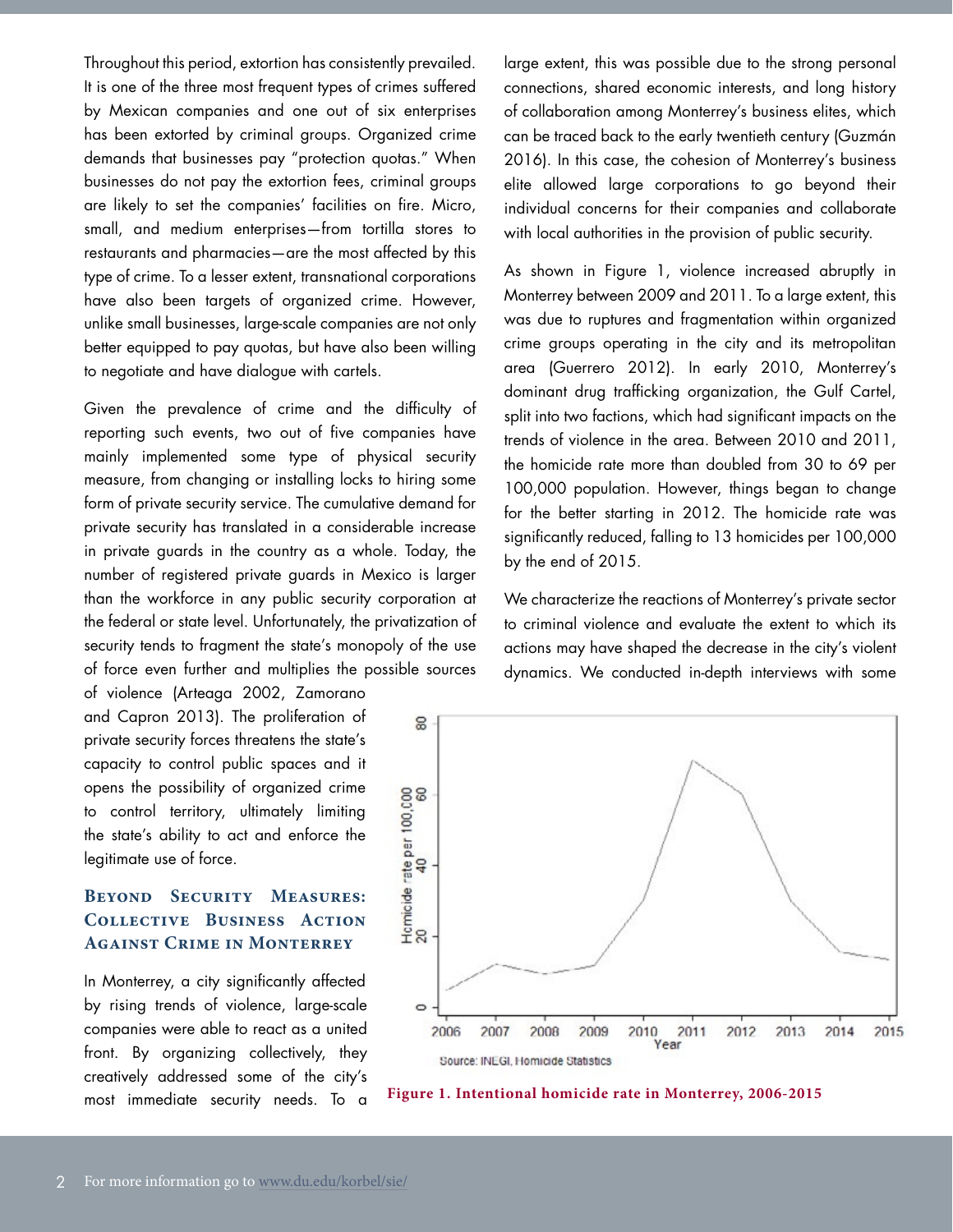of the main local businesspeople and civil organizations in Monterrey (from January 11-15, 2016). We talked with six heads of security and risk management of major corporations, two leaders of civil society organizations, two heads of chambers of business and commerce, and one public official.<sup>1</sup>

## Fuerza Civil: Designing a new police force to confront organized crime

The top priority of the main large-businesses in Monterrey was the reform of the state police. Organized crime groups had deeply infiltrated the state and local police. In 2011, more than 4,000 police were fired or jailed after failing lie-detector tests (Economist 2013) and more than 100 municipal police were arrested by the military (Salazar 2012). As a risk-management chief put it, "The root of all the violence was police corruption and we realized we needed to create something new. The police were simply unreliable; they were working for organized crime instead of protecting civilians."2 Therefore, beginning in late 2010, the business elite of the metropolitan area of Monterrey, and specifically, the business elite, became co-participants in the design, implementation, and initial oversight of the new state police force called Fuerza Civil (Civil Force).

Under a joint business-government coalition called "Alliance for Security," large-scale business corporations, known locally as the "Group of 10,"3 cooperated with both financial and technical resources to spearhead the initiative. This group sponsored forums with the world's leading security experts in order to help envision what the new police force should look like. In addition, the human resources departments of the alliance's corporations advised and assisted the national recruitment strategy to hire members for the new state police force, which largely consisted of people outside of Nuevo León and new to law enforcement.

Together with the state government then led by Governor Rodrigo Medina, the main corporations in Monterrey carefully designed the marketing and branding strategy that would make it an attractive employment opportunity. This new state police force was revolutionary among its peers: 1) It was more selective and meritocratic in nature,

offering more extensive training—which took place in a brand-new university specifically built for the state police, the University of Security Sciences; 2) it granted access to new technology; 3) it paid higher wages—twice as much as what regular police forces earned; and 4) it provided a comprehensive health and education package for its employees and their families—benefits that were unavailable in other state-level corporations. These features were intended to eliminate possible sources of police corruption and defection.

The dialogue and collaboration between Monterrey's business elites and public authorities were not without resistance, but the business coalition used creative tactics to overcome the political obstacles to reform. At the state level, Governor Medina initially did not want the private sector involved in the reform of the state police. He was only persuaded once Nuevo Leon's top businesspeople urged President Felipe Calderón to intervene. Therefore, the federal government played a key role in facilitating the dialogue between the private sector and the state government. Large companies in Monterrey also forged agreements to avoid friction with the state government, which according to our interviews, was crucial for launching Fuerza Civil. The business elites agreed not to speak with the media about their involvement in Fuerza Civil, as well as not to organize protest events, such as marches for peace. At the same time, the federal government established a close and collaborative relationship with Monterrey's private sector, directly sharing information with large companies' security departments and providing training to the new state police force.

It is not clear whether Fuerza Civil was instrumental for the reduction in homicide rates because the municipalities surrounding the metropolitan area also experienced declines in violence. However, Fuerza Civil's activities to dismantle criminal organizations in the metropolitan area may have contributed to reducing organized crime activity beyond the nine municipalities in the metropolitan area. To assess the effect of Fuerza Civil operations on violence, more detailed information is required about its deployment and strategies within each municipality. Unfortunately, due to security reasons, such data is currently unavailable.

<sup>1</sup> For security reasons, we omit the names of our interviewees and only refer to their general work descriptions or business profiles.

<sup>2</sup> Interview with head of risk management in multinational corporation, January 11, 2016.

<sup>&</sup>lt;sup>3</sup> Referring to ten large-scale corporations that operate in Monterrey (Grupo de los 10).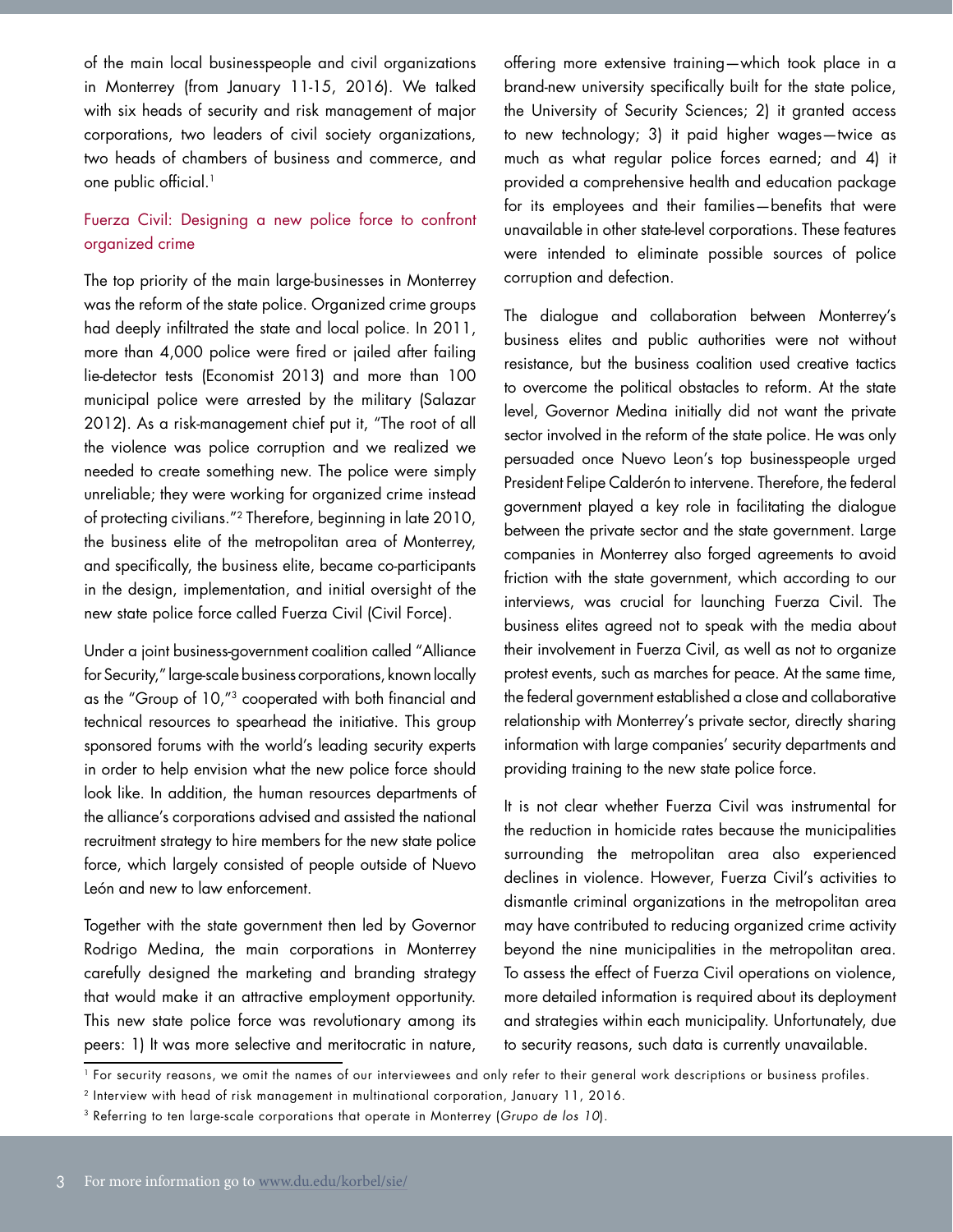The assessment of the role of Fuerza Civil in the control of violence must also take into account its performance in combating human rights abuses. This has become a major concern among civil society leaders in Nuevo León. Between 2013 and 2015, the number of complaints against Fuerza Civil documented by the State Human Rights Commission of Nuevo León increased from 25 to 43 (CEDHNL 2013, 2014, 2015). Nuevo León's Human Rights Commission has also issued an increasing number of human rights recommendations for Fuerza Civil—from 21 in 2013 to 35 in 2015. However, the number of recommendations filed against municipal police forces across the state has remained relatively stable, making Fuerza Civil the local police force with highest number of human rights violations.

## Center for Citizen Integration: An innovative societal accountability mechanism amid criminal violence

In 2011, in response to the low levels of crime reporting, Cemex—a multinational cement company based in Monterrey—created a platform that acted as mediator and buffer between citizens reporting a crime and state authorities. As in the rest of the country, 90 percent of crimes in Nuevo León are not reported to public authorities (ENVIPE 2011). The lack of reliable information on the prevalence of crime makes it harder to prosecute it, and on the other hand, it makes it easier for public authorities to minimize the situation, particularly regarding kidnapping and extortion.

The online platform, the Center for Citizen Integration (Centro de Integracion Ciudadana, CIC), not only guarantees complete anonymity for the citizen, but also offers on-site legal and psychological counseling throughout the reporting process. With more than 150,000 reports filed via e-mail, SMS, Facebook, and even Whatsapp, the CIC is both data-driven and user-friendly, offering geotagging technology that zeroes in on the location of each crime report. Each report is validated and verified by CIC staff before making it public and contacting the corresponding authorities.

Out of the 6,343 security-related reports submitted in the platform until June 2016, 6,180 have been resolved. Given the close relationship with Fuerza Civil, when citizens report a sensitive security issue, such as a case of a kidnapping, disappearance, or extortion, the CIC has

been able to bring police directly to its office to attend to specific cases and file an official report. In these cases, CIC provides full legal and psychological counsel to victims.

#### Other business initiatives in Monterrey

Business elites in Monterrey have been particularly concerned with enhancing societal accountability. They have sought mechanisms to expose governmental wrongdoing, bring new issues onto the public agenda, or activate the operation of horizontal agencies regarding crime and insecurity. As a result, they have created two additional initiatives: Alcalde, ¿cómo vamos? ("Mayor, how are we doing?") and Pulsómetro de Seguridad, or Metropolitan Pulse, a survey instrument.

Alcalde, ¿cómo vamos? began in May 2012 as an accountability mechanism for mayors in the Metropolitan Area of Monterrey, as well as to bring civil society's demands such as security, to the table. The program is led by the umbrella organization Consejo Cívico, which groups more than 60 organizations from business, academia, and neighborhood associations. The platform gathers all nine participating mayors at the start of their terms, when they pledge to embrace a list of 10 goals, which span from security and governance to human development and accountability. Each municipality's progress is graded on a quarterly basis and the data is available to the public.

This platform has been largely successful in creating accountability mechanisms that aim to keep the mayors in check. Every three months, mayors must attend a mandatory meeting where grades regarding each of the 10 goals are disclosed. The grades are then released to the public. Specific goals for security issues for the 2012-2015 term at the local level were (1) the regeneration, dignity, and hiring of police forces, and (2) the development of public spaces to repair society's broken social fabric (Cómo Vamos NL 2015).

The "Pulsómetro de Seguridad" survey was created by a private university, the Monterrey Institute of Technology, and backed by large-scale businesses in the city. The survey provides a snapshot of the perception of security among the citizens of the metropolitan area of Monterrey as well as their levels of trust in government institutions at the local, state, and federal levels. It is also used by Consejo Cívico to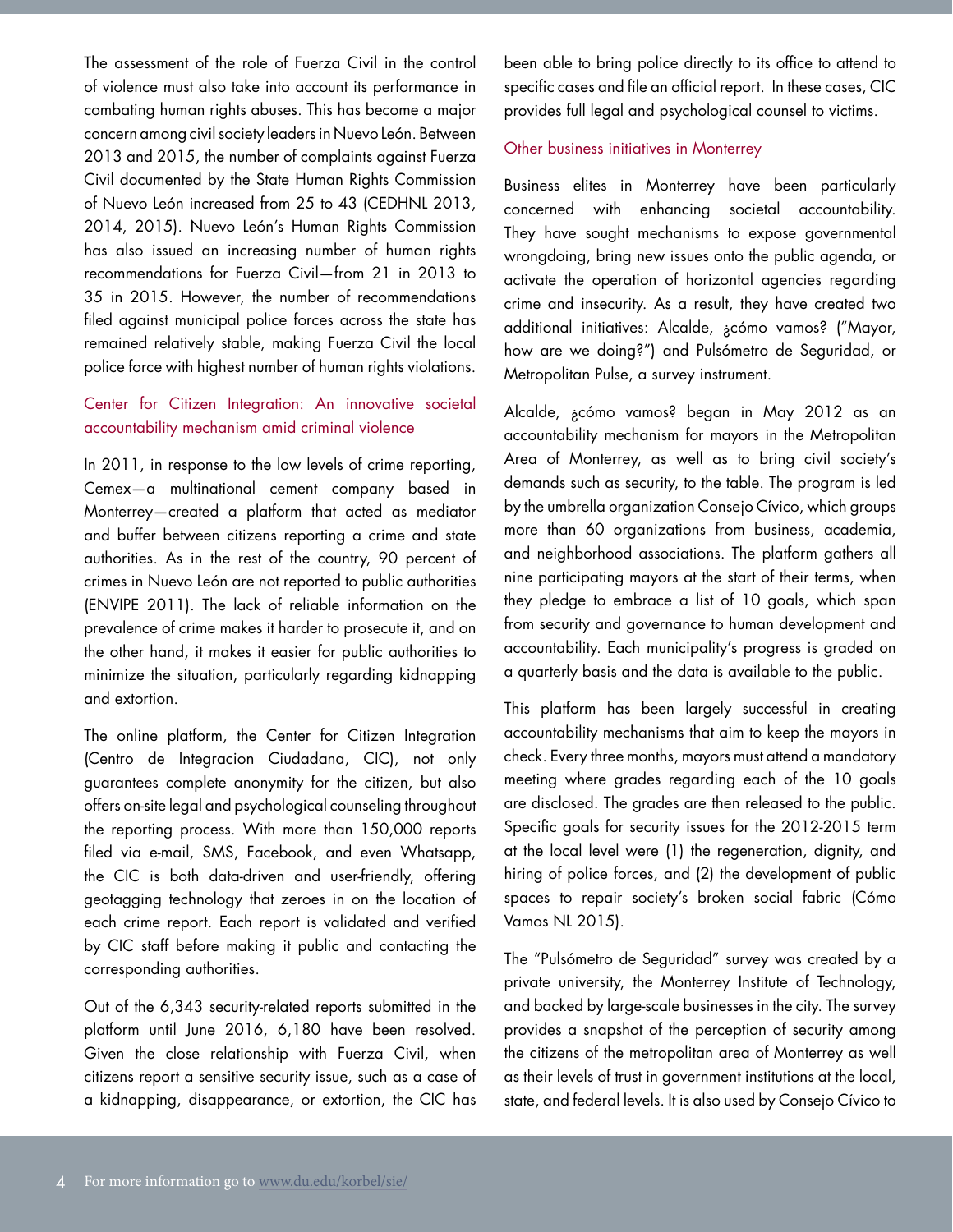rate the effectiveness of public policies relating to security<sup>4</sup> and set goals for municipal administrations. Municipal governments also use the survey's results to highlight their progress in fighting against crime and insecurity.

## **Contrasting Entrepreneurial Collective Action in Mexico**

The collective action capacity of the private sector in Monterrey, its leadership amid a security crisis, and the types of actions it organized in response to growing criminal violence are largely unique in Mexico. In Ciudad Juárez, during the highest peak of violence, businesspeople were active in the creation of new security policies that helped curb violence in the city, but were note the leaders behind such initiatives, as was the case in the business sector in Monterrey did. In Juárez, the private sector coordinated and worked closely with a broader group of civil society actors. Another contrasting experience is that of Acapulco—the second largest national tourist destination, after Mexico City (Reforma 2016) and the second most violent city in the world in 2012 (Yagoub 2016)—where collective action by the private sector has been very difficult to achieve. The port's business elites are highly fragmented and their actions have not been intended to control crime and hold authorities accountable for prevailing insecurity. Instead, their focus has been on self-protection in terms of both their own finances and their security.

#### **Conculding Remarks**

In the face of rising criminal violence, Mexican businesspeople have responded in varied ways. During the highest peak of violence, firms mainly invested in physical security measures. However, our examination of the role of company executives in Monterrey reveals innovative ways in which the private sector and governments can collaborate with each other, both as allies and as a system of societal checks and accountability.

Since criminal violence cannot operate without some degree of cooperation with state agents, Monterrey's business elites introduced new mechanisms to break these linkages. They were interested in both directly helping to reduce violence and indirectly affecting the relationships that fed into

criminal violence. First, they pushed the state government to purge the state police and sponsored a new police force that was relatively less prone to being corrupted by organized crime. Fuerza Civil may be associated with a subsequent decline in violence, though it is not without concerns over human rights abuses. Second, Monterrey's companies also invested in societal accountability mechanisms that have helped close the gap between citizens and government officials in matters of security, as well as keeping a check on local security policies.

#### **Policy Recommendations**

The case of Monterrey and the active and leading role that local business elites played during its highest peak of criminal violence suggest several recommendations for policymakers facing similar security crises.

- Since organized crime depends on corruption for its survival, police reform is crucial, particularly at the local level, where statesponsored protection rackets can provide more fine-grained information to criminal groups. However, at the same time, successful police reform also depends on civil society oversight.
- Evaluating police reform requires disaggregated and publicly accessible data on police membership, activities, and operations. Unfortunately, there is limited availability of such data in Mexico. Civil society organizations and local governmental institutions should work to develop the necessary data collection capacity.
- The involvement of the private sector in the creation of more effective security policies need not only be financial. Its expertise and infrastructure can aid in the creation of societal accountability mechanisms that help establish checks on local authorities and assess policy implementation.
- The collaboration of business associations and other sectors of civil society can help generate innovative and long-lasting security initiatives.

<sup>4</sup> The Metropolitan Pulse survey was conducted every four months across the nine municipalities that make up the Metropolitan Area of Monterrey. However, given the apparent improvement in crime levels, the survey is now conducted every six months. It is financed by chambers of business and commerce and civil society organizations.